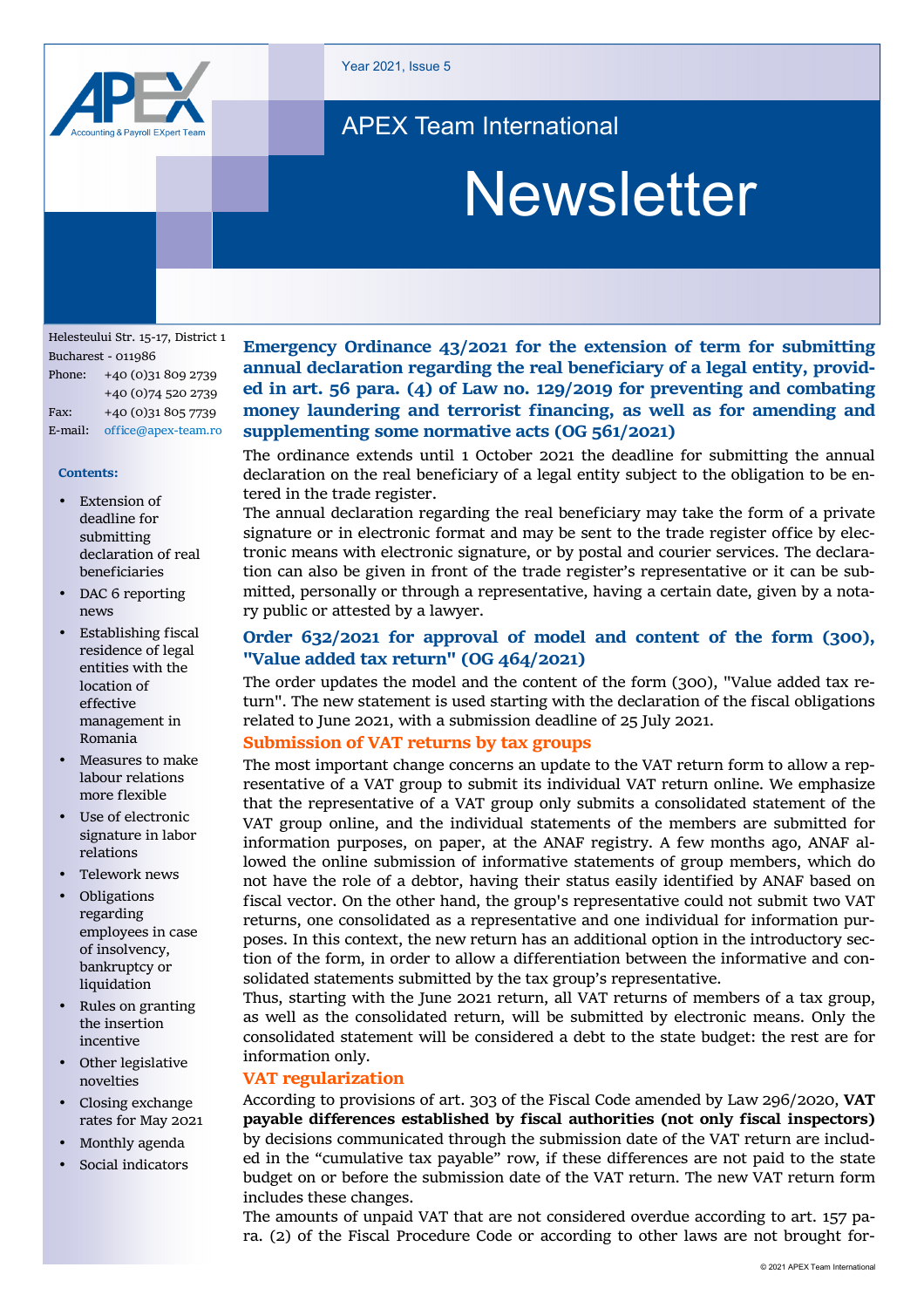



ward in the current VAT return. Previously, the cummulative VAT payable did not include differences in VAT established by fiscal inspectors by tax decisions whose execution was suspended by the courts, according to the law, if they were not paid to the state budget by the submission date of the VAT return.

The above information is included on line 40 of the VAT return, in the Regularizations section, according to art. 303 of the Fiscal Code.

# **Law 123/2021 on approval of GO 5/2020 for amendment and completion of Law 207/2015 on the Fiscal Procedure Code (OG 476/2021)**

The law approves, with some amendments, Government Ordinance 5/2020 which introduced provisions of DAC 6 regarding the reporting of cross‐border arrangements to the Fiscal Procedure Code.

The law clarifies reporting obligations in the case of several intermediaries involved in a cross‐border arrangement. In these cases, the reporting obligation rests with all inter‐ mediaries involved in the same cross‐border reporting arrangement. However, any of the intermediaries may be exempted from the reporting obligation if they have conclu‐ sive evidence that there is no doubt that another intermediary has already reported the cross‐border arrangement to either ANAF or the competent authority of another Member State.

Relevant taxpayers who also have conclusive evidence that there is no doubt that the information has already been reported to the competent authority of another Member State by another relevant taxpayer are also exempted from the reporting obligation.

The law complements/amends Annex 4 regarding distinctive signs in categories B, C and E.

# **Order 577/2021 on regulation of some aspects regarding fiscal residence of foreign legal entities in Romania (OG 520/2021)**

The Order approves the model of documents to request and establish a fiscal residence in Romania by foreign legal entities with the location of effective management in Romania:

- $\boxtimes$  "Questionnaire for establishing fiscal residence of a foreign legal entity with the location of effective management in Romania;"
- $\boxtimes$  "Notification regarding fulfillment of the residence conditions according to provisions of art. 7 points 18 and 37 of the Fiscal Code by the foreign legal entity."

Note that in accordance with amendments introduced to the Fiscal Code at the end of 2020, a foreign legal entity is resident in Romania if the place of effective management is in Romania, performing operations corresponding to economic, real and substantial purposes and where at least one of the below conditions is fulfilled:

- $\boxtimes$  the economic-strategic decisions necessary for management of the activity of the foreign legal entity as a whole are taken in Romania by the executive directors/ members of the board of directors;
	- **or**
- $\boxtimes$  at least 50% of the executive directors/members of the board of directors of the foreign legal entity are residents.

Foreign legal entities registered with the location of effective management in Romania through 31 December 2020 inclusive, as well as those registered in the period between 1 January 2021 and the date this order enters into force (19 May 2021), have the obligation to submit the Questionnaire and to attach the documents listed in art. 81 para. (2) of the Fiscal Code by 30 June 2021, inclusive.

The questionnaire is submitted by the foreign legal entity to the registry of the central fiscal body or is sent by mail, with confirmation of receipt, or by electronic means of re‐ mote transmission, in PDF format with XML attached.

The central fiscal body analyzes fulfillment of the residence conditions depending on the specific situation of the foreign legal entity, taking into account provisions of the Fiscal Code, documentation presented and data entered in the questionnaire.

After performing the analysis, the foreign legal entity is notified whether or not it fulfills the conditions of residence according to the location of effective management in Romania, within 30 days from submission of the Questionnaire.

 © 2021 APEX Team International Within 30 days of receipt of the notification, the foreign legal entity must register with





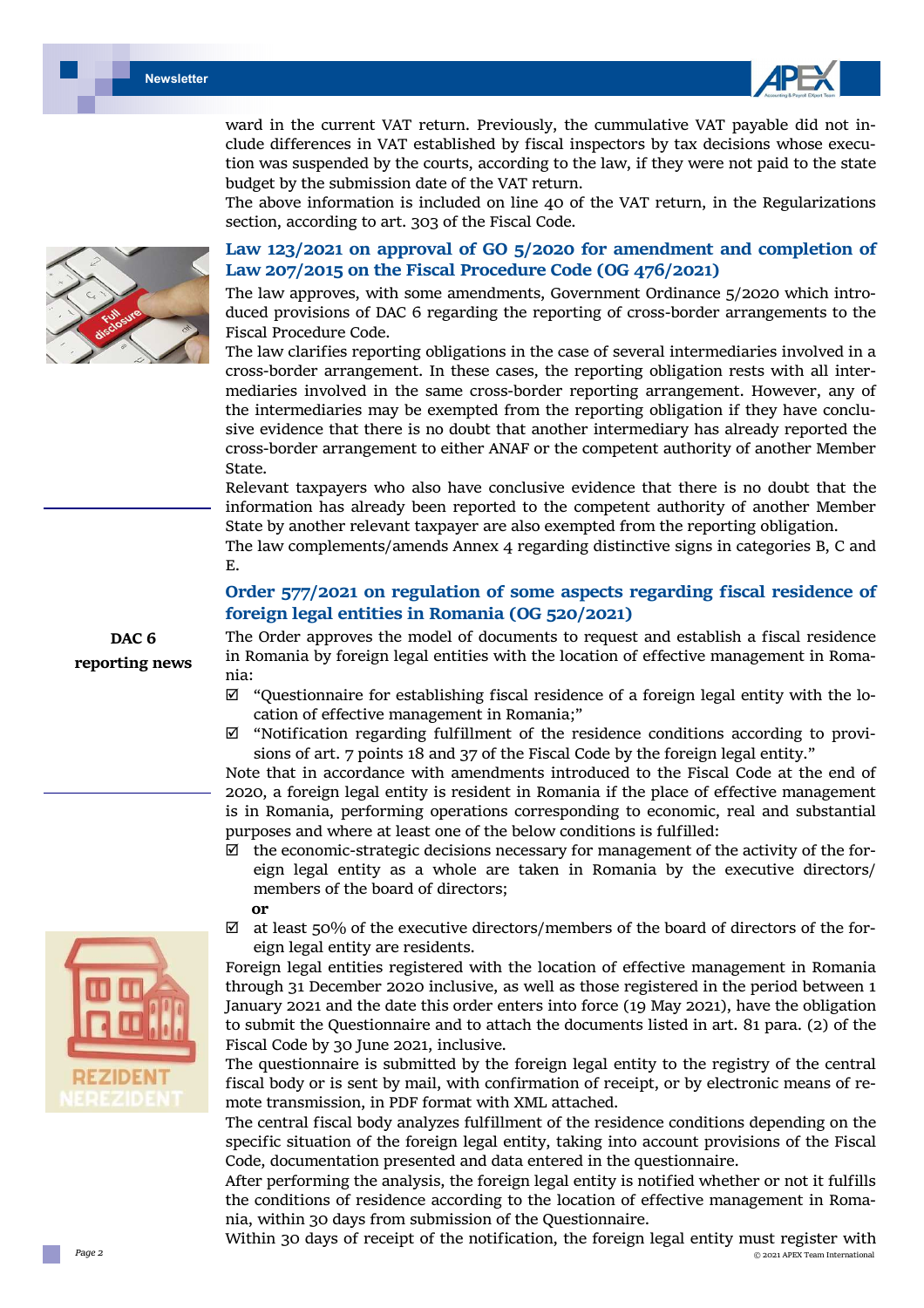

Obligations of the foreign legal entity:

- $\boxtimes$  to register as a profit taxpayer;
- $\boxtimes$  to lead and keep accounting records in Romania, to prepare financial statements according to Romanian accounting legislation;
- $\boxtimes$  to keep minutes of board meetings and meetings of shareholders/associates;
- $\boxtimes$  to maintain their residence in Romania for a period of at least one fiscal year.

# **Emergency Ordinance 37/2021 for amending and supplementing Law no. 53/2003 ‐ Labor Code (OG 474/2021)**

The ordinance brings amendments to the Labor Code aiming flexibility and "debureaucratization" of labor relations for micro‐enterprises with up to nine employees regulated by Law 346/2004 on stimulating the establishment and development of small and medium enterprises. More precisely, this category includes companies that have up to 9 employees and achieve a net annual turnover or have total assets of up to the RON equivalent of EUR 2 million.

We mention below the main measures introduced:

- $\boxtimes$  the obligation to include a job description in the individual employment contract is eliminated. The duties of the job can be communicated verbally to the employee, but, if he/she expressly requests it, then the job description will have to be communicated in writing by the employer, specifying the job responsibilities;
- $\boxtimes$  the obligation to draw up Internal Regulations by the employer is eliminated.
- $\boxtimes$  the record of working hours will be kept by the employer under conditions established with employees by written agreement.

# **Emergency Ordinance 36/2021 on use of advanced electronic signature or qualified electronic signature, accompanied by an electronic time stamp or qualified electronic time stamp and a qualified electronic seal of the em‐ ployer in the field of labor relations, and for amending and supplementing normative acts (OG 474/2021)**

The Order brings amendments to the Labor Code, Law 81/2018 on telework and Law 319/2006 on safety and health at work. We present below the primary changes below:

# **Labour Code**

The possibility of electronic signature is introduced, by using an advanced electronic signature or a qualified electronic signature, accompanied by anelectronic time stamp or a qualified electronic time stamp and a qualified electronic seal of the employer in the following cases:

- $\boxtimes$  signing individual employment contracts/addenda or other documents in the field of labor relations under conditions established by internal regulations and/or the ap‐ plicable collective labor agreement;
- $\triangledown$  in its relations with public institutions.

The parties must use the same type of signature, namely a handwritten signature or electronic signature. The employer may not require the selected candidate for employ‐ ment or, as the case may be, the employee to use an electronic signature. The employer has the obligation to inform the candidate selected for employment or the employee about procedures regarding the use of an advanced electronic signature/qualified signa‐ ture accompanied by an electronic time stamp or qualified electronic time stamp and qualified electronic seal.

The employer may incur, in order to fulfill its legal obligations, expenses to acquire ad‐ vanced electronic signatures or qualified electronic signatures accompanied by an elec‐ tronic time stamp or qualified electronic time stamp and qualified electronic seal of the employer, used for signing employment/security and occupational health documents.

All documents signed according to GEO 36/2021 will be archived by the employer in compliance with provisions of the Law on National Archives no. 16/1996 and Law no.



**Flexibility of labor relations for SME's** 

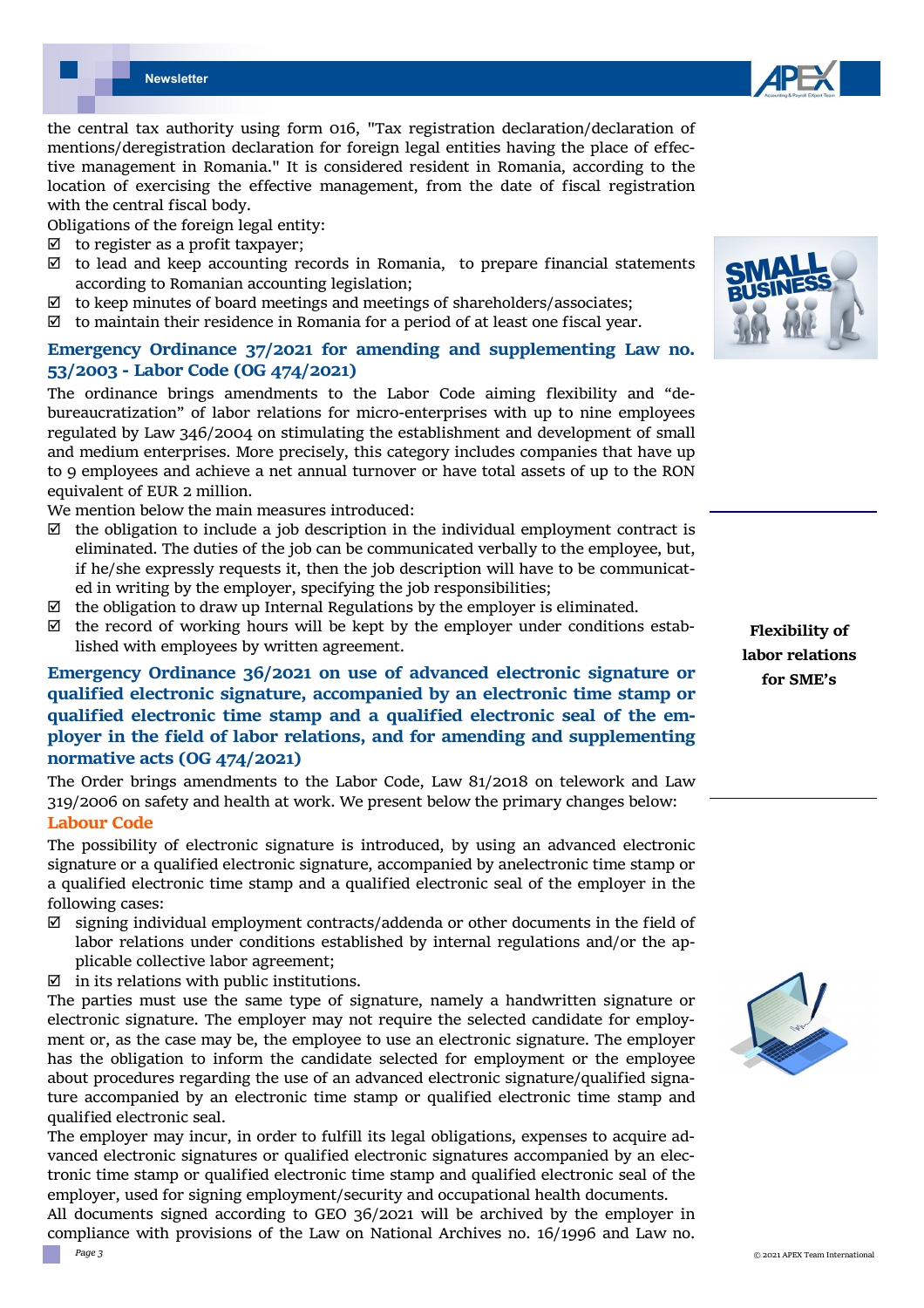

135/2007 on archiving documents in electronic form, and will be made available to con‐ trol bodies upon their request.

The ordinance also introduces the provision that employees under a work-at-home regime have the obligation to respect and ensure the confidentiality of information and documents used while working at home.

#### **Teleworking**

The definition of telework is changed, in the sense that the condition that telework be carried out in a place other than the workplace organized by the employer at least one day a month has been removed.

It is no longer mandatory to mention in the individual employment contract the place/places where telework activity takes place.

It is expressly provided that the employee must respect and ensure confidentiality of information and documents used during telework.

The right of the employer to verify the activity of the teleworker is introduced mainly through the use of information and communication technology.

#### **Occupational safety and health**

The possibility of proving training in the field of occupational safety and health, in electronic format or on paper, is introduced, depending on the method chosen by the employer and established by internal regulations. Proof of training in electronic format must be signed with an advanced electronic signature/qualified electronic signature accompanied by an electronic time stamp or qualified electronic time stamp and qualified electronic seal of the employer.

# **Law 138/2021 for completing art. 34 of Law no. 53/2003 ‐ Labor Code (OG 501/2021)**

The law introduces a new provision in the Labor Code whereby, in the event that an employer is in insolvency, bankruptcy or liquidation proceedings, the judicial administrator or judicial liquidator is obliged to:

- $\boxtimes$  issue to employees a document attesting the activity carried out by them;
- $\boxtimes$  cease and transmit the termination of individual employment contracts to the general register of employees (Revisal).

# **Decision 536/2021 for amendment and completion of Methodological Norms for application of provisions of GEO 111/2010 regarding leave and monthly allowance for raising children, approved by GD 52/2011 (OG 510/2021)**

The decision modifies and completes the Methodological Norms regarding leave and monthly allowance for raising children, approved by GD 52/2011. The completion refers to recent amendments brought to GEO 111/2010 by GEO 26/2021, on providing encouragement to parents to be active on the labor market through support granted in the form of an increased insertion incentive to those who return to professional activity early, in order to cover part of the costs of day care services.

The amendments to the Methodological Norms aim at:

- $\boxtimes$  elimination of provisions regarding payment of individual social health insurance contribution to persons benefiting from the child‐rearing allowance;
- $\boxtimes$  regulation of the period that is taken into account in order to establish the right to leave and indemnity in the situation provided in art. 91 of the emergency ordinance;
- $\boxtimes$  correlation of provisions regarding performance of the period of at least one month of parental leave by the parent who did not initially request the right, or "father's month," with those provided in GEO 111/2010 amended and supplemented by GEO no. 26/2021;
- $\boxtimes$  regulation of granting the insertion incentive in the amounts provided by the emergency ordinance, in the amount of RON 1,500 and RON 650, depending on the time when the right to leave and allowance for raising the child is requested, in the period until the child reaches the age of 2 years, or 3 years in the case of a child with disabilities;
- $\boxtimes$  correlation of some provisions of methodological norms with regulations of GEO no. 111/2010 amended and supplemented by normative acts approved in the period 2018  $-2021.$



**Do you know what are the obligations to employees upon entering in insolvency, bankruptcy or liquidation?** 

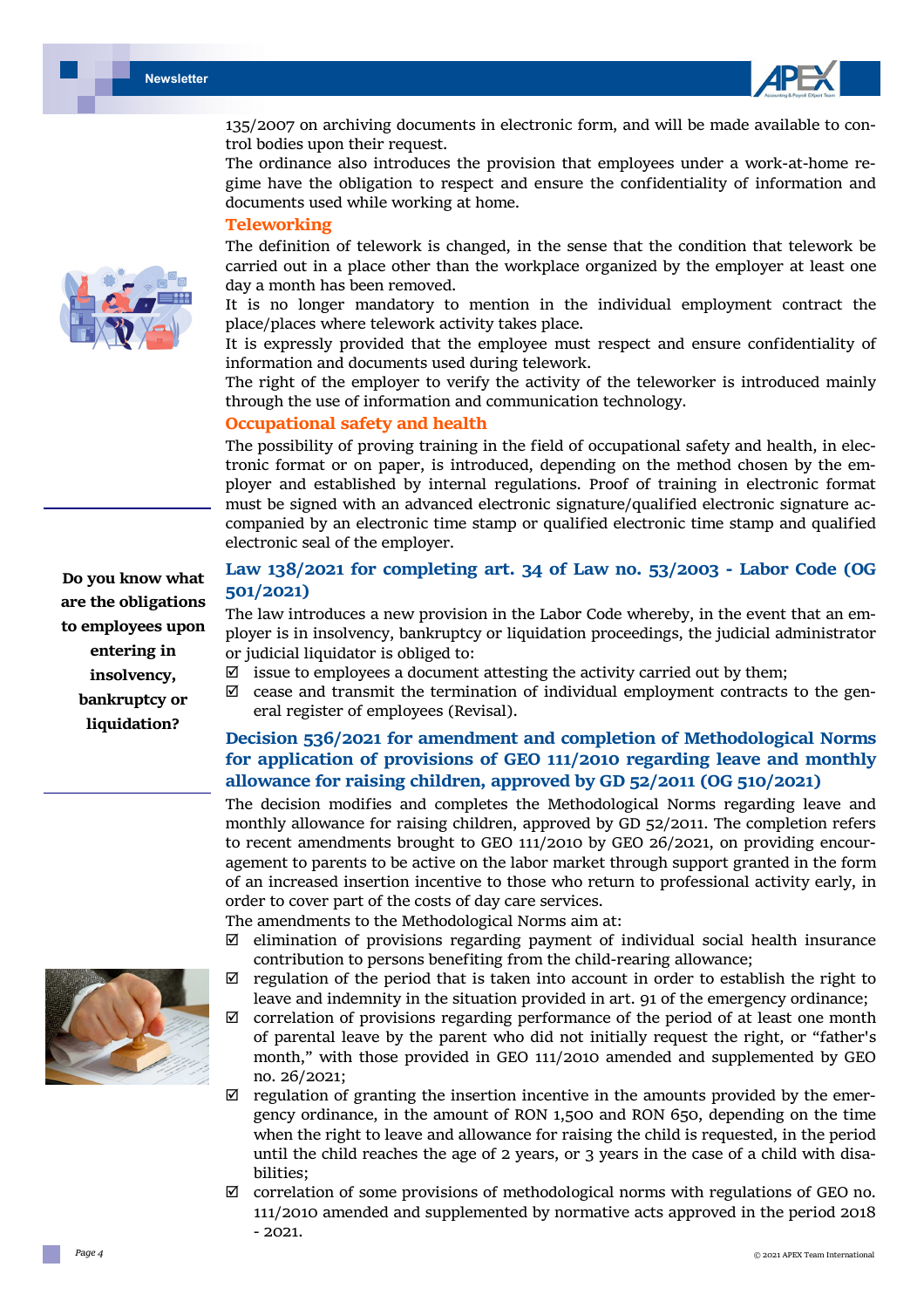

In order to ensure more flexible communication of decisions to grant these rights, e-mail has been included as a means of communicating decisions in addition to direct and postal services.

# **Order 758/2021 for amendment and completion of Order of the President of ANAF 2.117/2018 re‐ garding approval of the model and content of forms and documents used in the activity of verify‐ ing the personal fiscal situation (OG 519/2021)**

The order approves the model of the form, "Notice for the final discussion," that is used in the activity of verifying the personal fiscal situation. Through this document, the natural person is notified by the control bodies of the date, time and place of presentation of conclusions resulting from the procedure for verifying the personal tax situation, of the tax findings and consequences contained in the draft tax audit report, which must be sent together with the notification.

**Order 111/2021 regarding amendment of annex no. 4 to Order of the president of the National Office for Prevention and Combating Money Laundering no. 14/2021 for approval of the form and content of reports provided in art. 6 and 7 of Law no. 129/2019 for preventing and combating money laundering and terrorist financing, as well as for amending and supplementing some nor‐ mative acts and the methodology of their transmission (OG 510/2021)** 

### **INFO – Valuation of monetary items in foreign currency**

The May closing NBR exchange rates to use for valuation of monetary items (cash on hand, receivables, payables) denominated in foreign currency, as well as receivables and payables denominated in RON but pegged to a foreign currency for collection/disbursement are:

1 EUR = 4.9198 RON; 1 CHF = 4.4854 RON; 1 GBP = 5.7227 RON; 1 USD = 4.0361 RON.

# **PLEASE KEEP YOUR DISTANCE**



# **AND WEAR A MASK**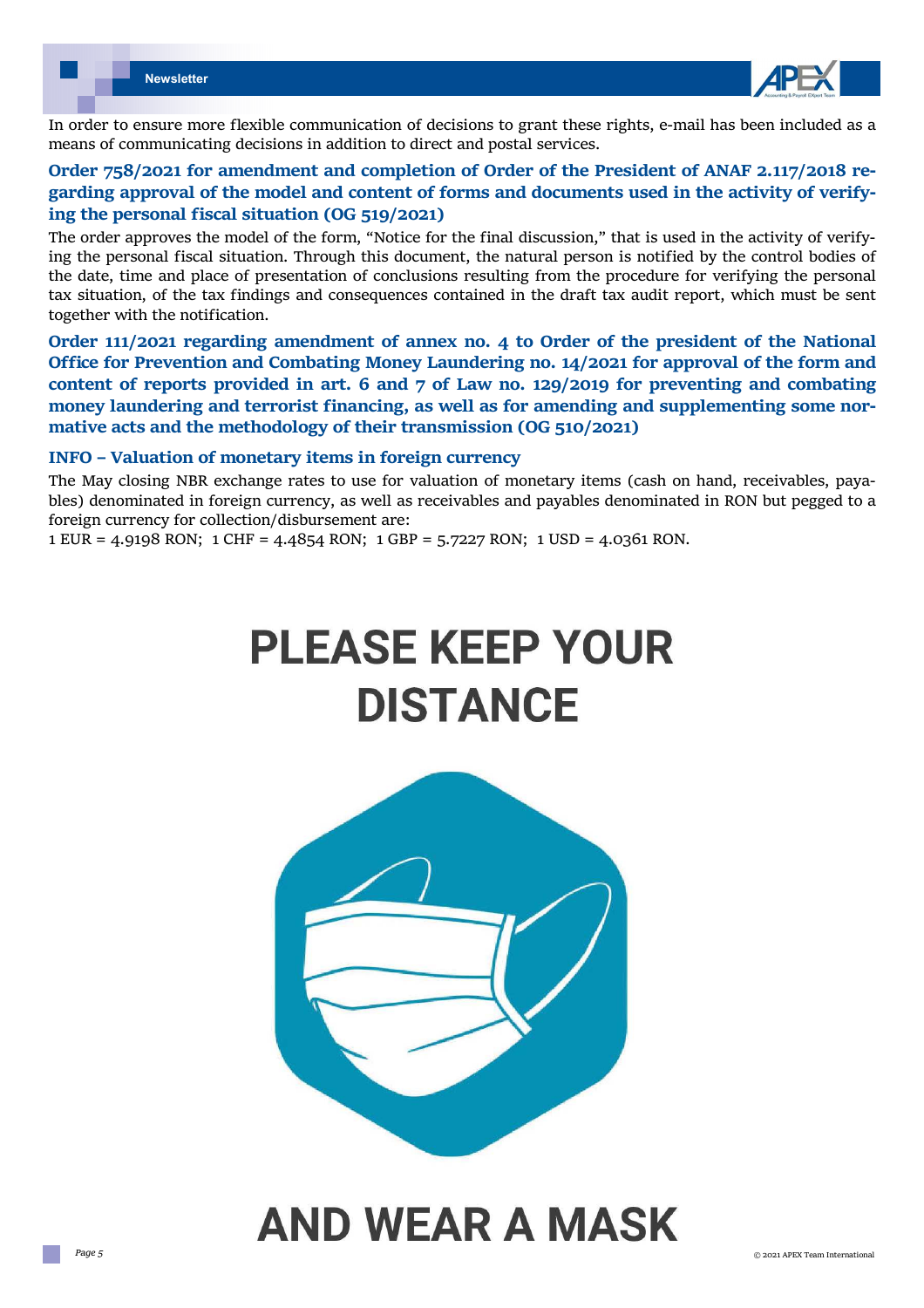

### **MONTHLY AGENDA**

#### **Every day ‐ do not forget**

- $\boxtimes$  To complete the petty cash register (or print electronic version)
- $\boxtimes$  To complete the purchase ledger and sales ledger
- $\boxtimes$  To update electronic employee registers with information regarding labour contract inception/amendment or termination, if any

# **At month end ‐ do not forget**

- $\boxtimes$  To complete the journal ledger
- To register contracts concluded during the month for services rendered by non‐residents with tax authorities as per article 8 point 8 of the Fiscal Code
- $\boxtimes$  To revalue monetary assets and liabilities in foreign currency (cash on hand, assets, liabilities) at the NBR exchange rate in force on the last banking day of the month
- $\boxtimes$  To organise a stock count of inventories if the enterprise does not use a perpetual inventory system
- $\boxtimes$  To issue final invoices for the current month.

# **To comply with requirements regarding VAT**

- $\boxtimes$  Mention the registration code under the scope of VAT on documents for EU business partners
- $\boxtimes$  Check validity of registration code under the scope of VAT mentioned on invoices received
- $\boxtimes$  Check amount of VAT disclosed on invoices received
- $\boxtimes$  Check references related to VAT (e.g.: "reverse charge," "operation not subject to VAT," etc...)
- $\boxtimes$  On invoices, write VAT amount received in case of reverse charge
- $\boxtimes$  Maintain ledger of goods received
- $\boxtimes$  Maintain ledger of non-transfer of goods
- Maintain non‐current assets ledger
- $\boxtimes$  Mention which exchange rate will prevail (NBR, commercial bank or Central European Bank) in contracts with foreign partners

### **To consult the calendar of tax liabilities, visit the following link from ANAF (in Romanian):**  https://static.anaf.ro/static/10/Anaf/AsistentaContribuabili\_r/Calendar/Calendar\_obligatii\_fiscale\_2021.htm

### **KEY HR FIGURES**

| 2021 Contributions<br>for dependent activities                                                                | <b>Employer and beneficiary</b>                   | <b>Employee and</b>  |
|---------------------------------------------------------------------------------------------------------------|---------------------------------------------------|----------------------|
|                                                                                                               | (for activities considered dependent)             | dependent worker     |
|                                                                                                               | $(\% \text{ share})$                              | $(\% \text{ share})$ |
| Social security contribution (pension)                                                                        | Nothing due for normal working conditions         |                      |
|                                                                                                               | 4% for special work conditions                    | $25\%$ (**)          |
|                                                                                                               | 8% for special work conditions                    |                      |
| Contribution to health insurance fund                                                                         | Not due                                           | $10\%$ (***)         |
| (calculated on gross income)                                                                                  |                                                   |                      |
| Work insurance contribution                                                                                   | $2.25\%$ (*)                                      |                      |
| Income tax                                                                                                    |                                                   | $10\%$ (****)        |
| Disability Fund (for employers with                                                                           | 4 x minimum wage for every 100 employees          |                      |
| more than 50 employees)                                                                                       |                                                   |                      |
| The amount of a taxable meal tax in                                                                           | maximum 20.01 lei                                 |                      |
| the sense of income tax                                                                                       |                                                   |                      |
|                                                                                                               | 2,300 lei                                         |                      |
| Minimum wage (gross)                                                                                          | 2,350 lei (for more than 1 year and functions     |                      |
| from 1 January 2021                                                                                           | requiring higher education)                       |                      |
|                                                                                                               | 3,000 lei for employees in the construction field |                      |
| Diurnal (in the country)                                                                                      |                                                   |                      |
| For employees of public institutions                                                                          | 20 lei                                            |                      |
| For private sector employees $(* 2.5)$                                                                        | 50 lei                                            |                      |
| The below tax facilities are available for employers on the field of construction, when minimum 80% of turno- |                                                   |                      |
| ver if from construction activities defined by law:                                                           |                                                   |                      |
| (*) not due by employer                                                                                       |                                                   |                      |
| $(\star \star)$ the social security owed by the employee is decreased to 21 $25\%$                            |                                                   |                      |

 $\mathrm{d}$  security owed by the employee is decreased to 21,25%:

(\*\*\*) health insurance is not due by the employee

\*\*\*\*) tax on income is not due for monthly realised gross salaries up to 30.000 lei.